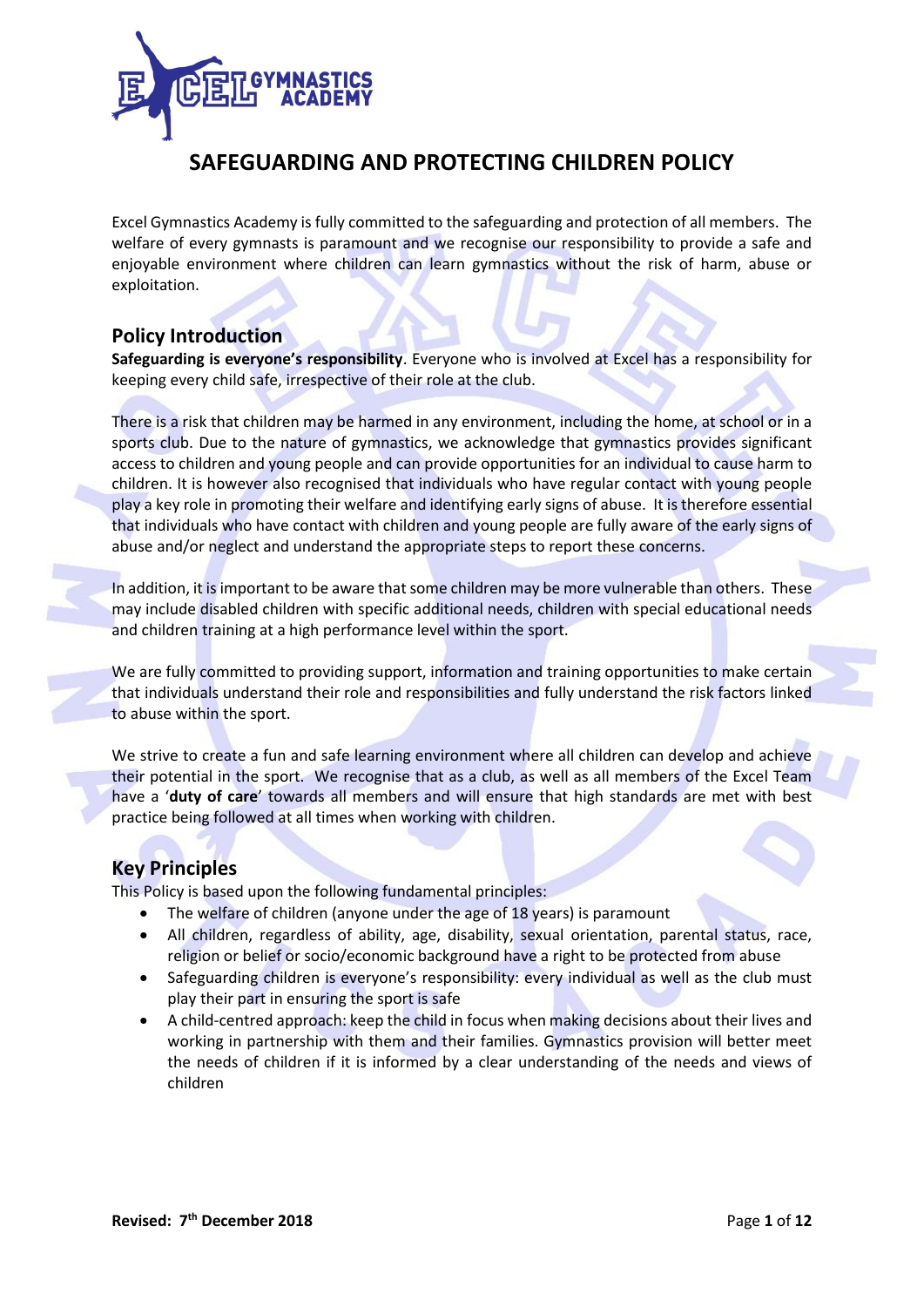#### **Excel Gymnastics Academy will:**

- Ensure that all measures are taken to minimise potential risk of injury or abuse
- Ensure that all coaches work within the boundaries of their training and qualifications and implement best practice at all times
- Ensure all coaches and staff have suitable training in Safeguarding and Protecting Children to minimise potential risks to children and also to protect themselves
- Ensure that all coaches and staff that have direct contact with the gymnasts have a valid Enhanced DBS
- Appoint a Welfare Officer who will deal with any complaints or grievances promptly and confidentially
- Ensure that a minimum of 2 responsible adults are present at all times during training sessions
- Ensure that adequate arrangements are in place in the event of an accident or fire
- Regularly monitor and evaluate the implementation of this Policy and these procedures.
- Implement zero tolerance on bullying, abuse or poor practice and take active steps to eradicate any potential risks.
- Not let gymnasts leave the gym after a session until their parent or guardian has safely arrived to collect them

## **Background**

'[Working Together to Safeguard Children](https://assets.publishing.service.gov.uk/government/uploads/system/uploads/attachment_data/file/729914/Working_Together_to_Safeguard_Children-2018.pdf)' provides the overall framework on which this policy is based. The guidance highlights the need for organisations working together, to take a coordinated approach to ensure effective safeguarding arrangements, the important role played by voluntary organisations and private sector providers in the delivery of services to children and expects such organisations to put in place arrangements that reflect the importance of safeguarding and promoting the welfare of children. Working Together also highlights that both the paid and voluntary workforce need to be aware of their individual responsibilities for safeguarding and promoting the welfare of children and how they should respond to child protection concerns and make a referral to local authority children's social care or the Police if necessary.

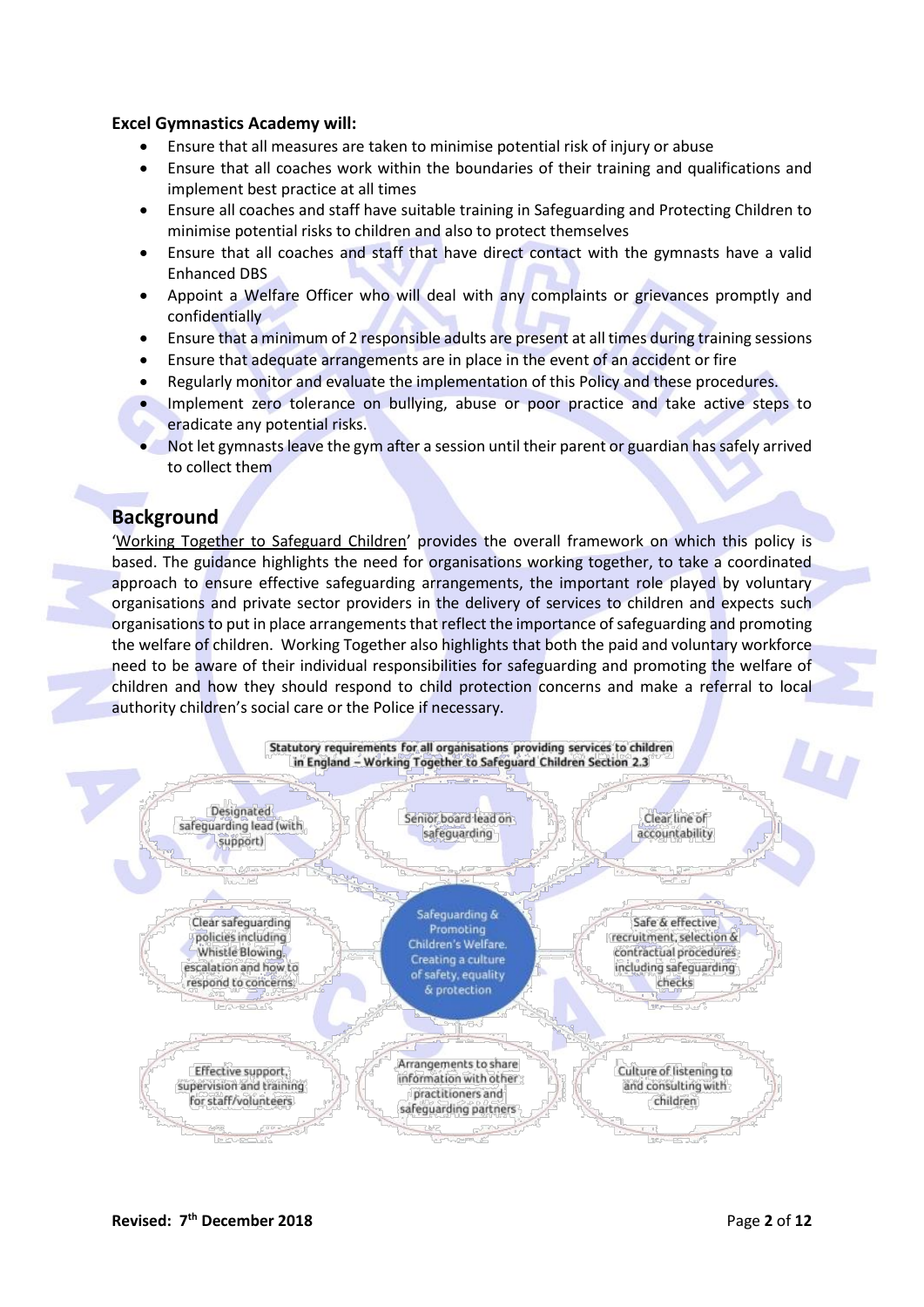# **Excel Responsibilities**

This policy puts these requirements into a gymnastics context, outlining the minimum standards to which all Excel staff, members and volunteers must adhere. In addition to the main policy, there are various additional policies that must also be applied.

The overall aim of the policy is to ensure that everyone participating in the sport of gymnastics does so in a safe, holistic and child-centred environment that supports children to meet their potential. This can only be achieved if everyone involved in the sport is fully compliant with the policy.

#### **The key objectives of the policy are as follows:**

- To ensure everyone understands their roles and responsibilities in respect of safeguarding
- To ensure everyone who comes into contact with children is able to recognise, identify and respond to signs of abuse, neglect and other safeguarding concerns relating to children and young people
- To promote positive practice and challenge poor practice
- To ensure robust systems are in place to manage any concerns or allegations
- To develop a skilled and competent safeguarding workforce
- To ensure everyone who is involved in a role with children completes training at a level appropriate to their role in the sport, which covers the above areas
- To ensure everyone who is involved in a role with children has been through appropriate prerecruitment checks, including the appropriate level criminal record checks
- To ensure young people and their parents/carers are consulted and, where appropriate, fully involved in decisions that affect them

We will ensure that any allegations or suspicions of abuse or significant harm to any child are reported without delay to the relevant Statutory Authorities in line with established information sharing protocols.

We will comply with the principles set out in current Data Protection legislation and Information Sharing for Practitioners (HM Government guidance) in relation to confidentiality and information sharing. Information that is confidential in nature may be shared, without consent, where there is a legitimate and lawful reason for disclosure.

In the event of an abuse allegation against an Excel Team Member, we will take action to ensure all children and young people are protected and, where appropriate, will support the prosecution of individuals accused of a criminal offence against a child/children.

All other misconduct or poor practice issues/non-compliance with policy and procedure will normally be managed by the Head Coach, Directors and Club Welfare Officer.

We will ensure that every effort is made to help prevent people who present a risk to children from becoming involved in the sport and to support the removal of anyone who is considered unsuitable.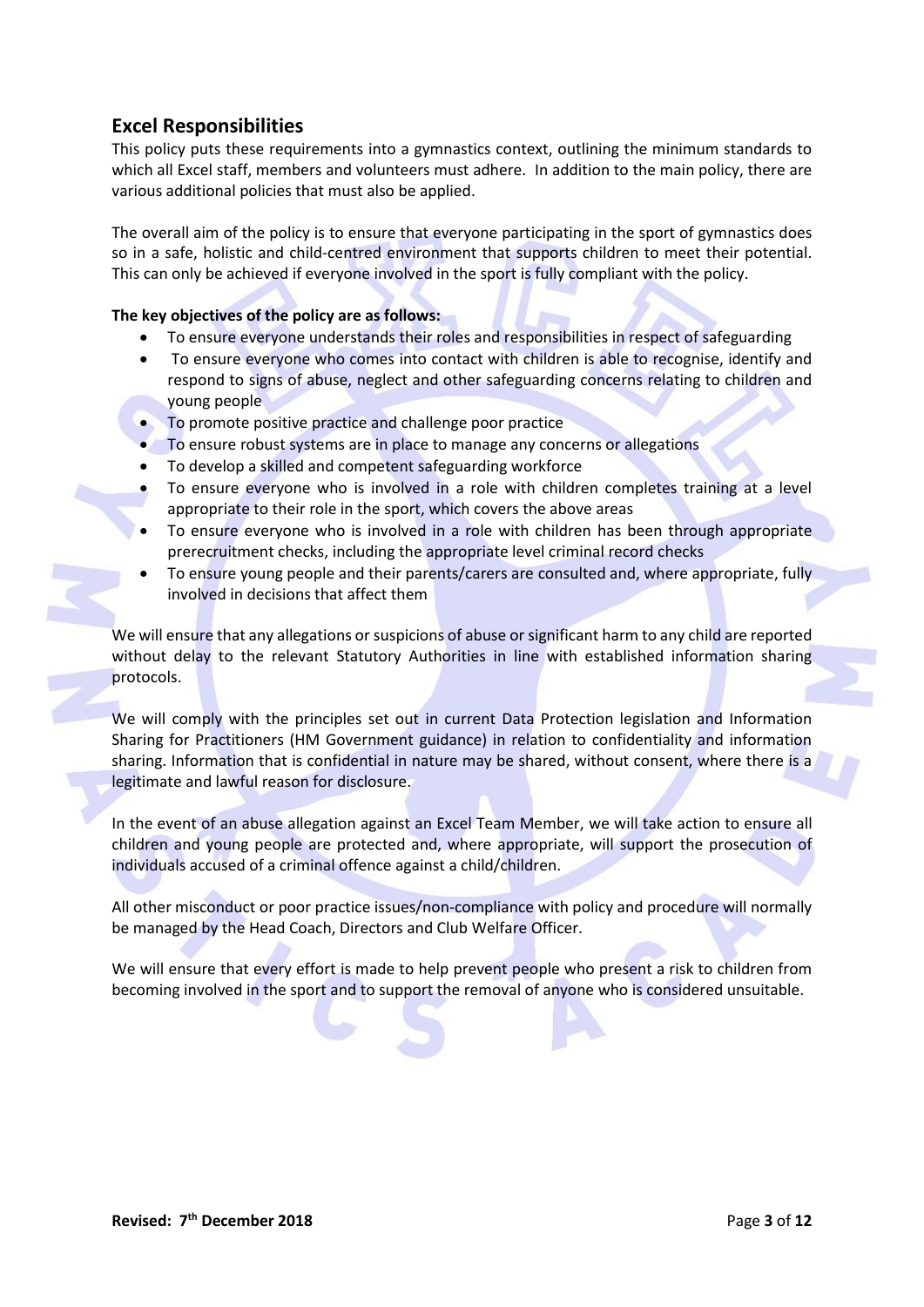# **Club Responsibilities**

#### **Excel will ensure that:**

- there is at least one suitably trained and competent Welfare Officer designated within the club to take the lead role in dealing with safeguarding issues
- All staff and volunteers, who are working with children receive appropriate safeguarding training, updated every three years, and have access to advice on child protection, safeguarding and promoting the welfare of children through the Club Welfare Officer
- All gymnasts and their parents are aware of the club codes of conduct and recognise behaviour that is not acceptable and how they can help to keep themselves safe
- Support Whistle Blowing and take steps to ensure members, parents/carers, and other individuals linked to the club feel able to raise concerns without fear of negative repercussions
	- confidentiality is maintained in relation to concerns and referrals and information is only shared on a genuine 'need to know' basis in line with confidentiality and Information Sharing Guidance
- Carry out Safe Recruitment to prevent unsuitable people from obtaining, or remaining in, positions of trust or responsibility
- Promptly identify and respond to any deficiencies or weaknesses in the arrangements for safeguarding and promoting welfare of children
- Ensure any poor practice is addressed immediately and any required remedial action is taken

It is not the role of Club Officials to investigate possible abuse or neglect, however they have a key role to play by referring concerns to Children's Social Care Services/Police and providing information for their investigations.

## **Welfare Officers**

Although the responsibility for safeguarding falls on everyone, there will always be at least one designated Welfare Officer who is responsible for all safeguarding matters and promoting the welfare of all members.

#### **The Club Welfare Officer(s) must:**

- Hold a valid Enhanced DBS
- Hold a valid Safeguarding and Protecting Children Certificate
- Keep up to date with any changes in legislation and best practice guidelines that relate to safeguarding children

#### **Responsibilities of the Welfare Officer(s) include:**

- Promoting the welfare of children and importance of safeguarding
- Ensuring that children and young people are listened to and are involved in decision making
- Ensuring that everyone understands their roles and responsibilities in respect of Safeguarding/child protection
- Responding to safeguarding/child protection and poor practice concerns
- Liaising with local Statutory Agencies
- Working with other organisations as required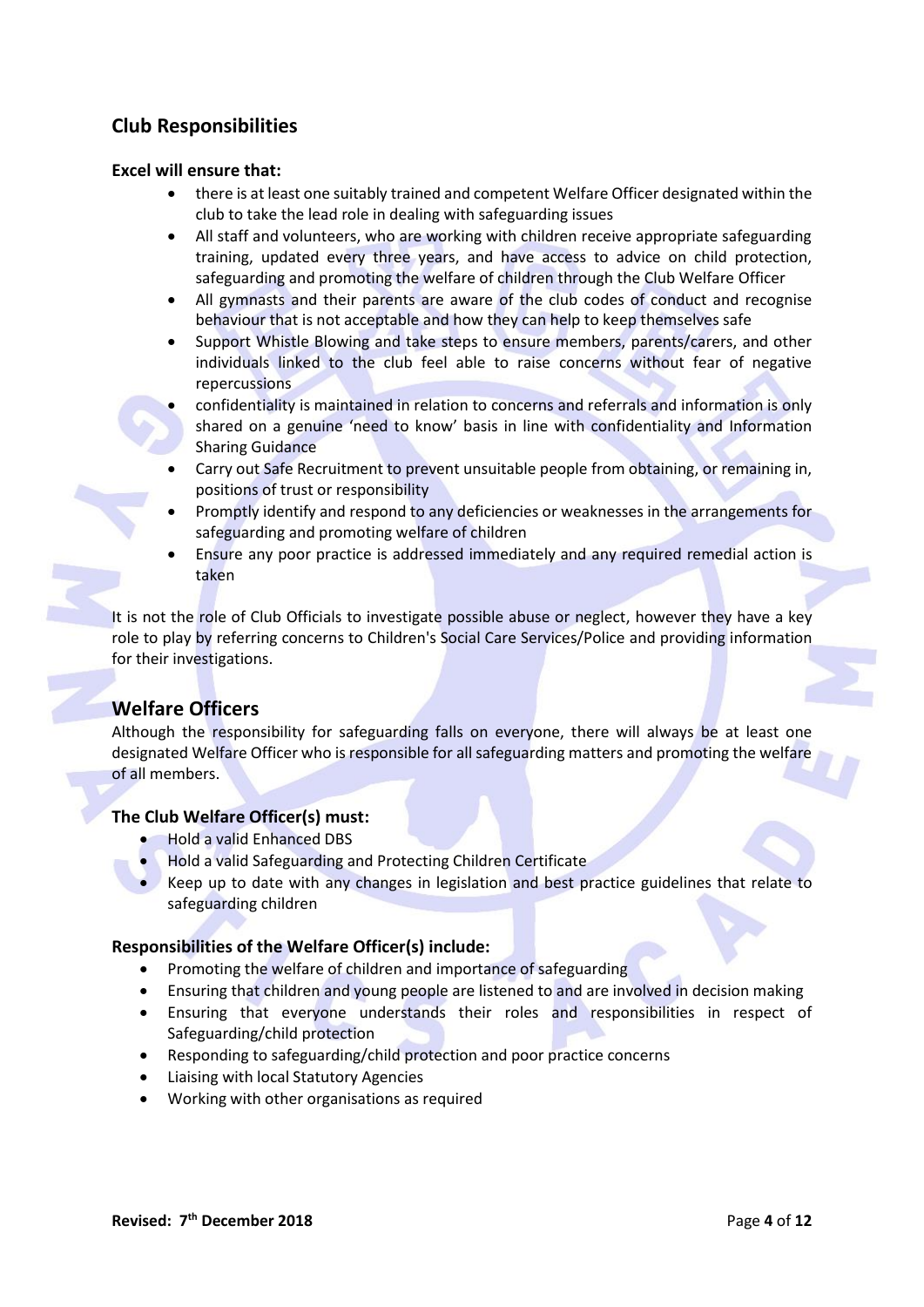# **Club Registration**

When you register your child with us it is essential that we obtain appropriate personal information about yourself and your child before they are able to participate in a session. The information we collect enables us to risk assess each gymnast based on the medical information provided, obtain the necessary parental consent required by law as well as the information required in the event of an accident or emergency.

#### **The information we collect is:**

- Gymnast Name and address
- Gymnast Date of birth
- Parent/Guardian information
- Emergency Contacts
- Medical Information
- First Aid Consent
- Photo/Video Consent

All data is securely held in line with the **Data Protection Act1998.**

# **Provision of Safe Environment**

To effectively Safeguard children it is vitally important that we provide a safe environment where all members can participate in gymnastics. To minimise the potential risk of injury or abuse while children participate at the club we will:

- Provide an open training environment Offering a parent viewing session each term in the event there is not a viewing gallery at a venue
- Ensure there is a clear policy for use of changing rooms and toilets
- Regularly check and maintain apparatus, equipment and other club property. Anything deemed unsafe for use will be removed from the gym and either repaired or replaced
- Ensure first aid provision (Qualified first aider in the gym at all times, a correctly stocked first aid kit and phone in case of emergency)
- Provide safe storage of personal and sensitive information

# **Changing Facilities and Toilet Provision**

We currently operate all of our classes from multi-use facilities, therefore we must honour their individual venue policies as well as ensure we have the necessary procedures in place to minimise any risk of potential abuse while using the toilet and changing facilities. As we operate from multi-use facilities **every effort must be made to ensure that your child arrives at the venue already changed and having been to the toilet**. This will minimise the chance that your child will need to use the facilities at the venue.

### **When using the facilities at the venue the following must be adhered to at all times:**

- An adult is not permitted to enter a children's changing facility at any time, either to assist a child with getting changed or to get changed themselves\*
- Males and Females must not use the same changing facility at the same time. There will be separate changing facilities for males and females, alternatively if there is only one changing facility at the venue, there will be separate times when males and females can use the facility
- Mobile phones must not be used in changing rooms
- The club codes of conduct regarding behaviour must be followed at all times when using the changing facilities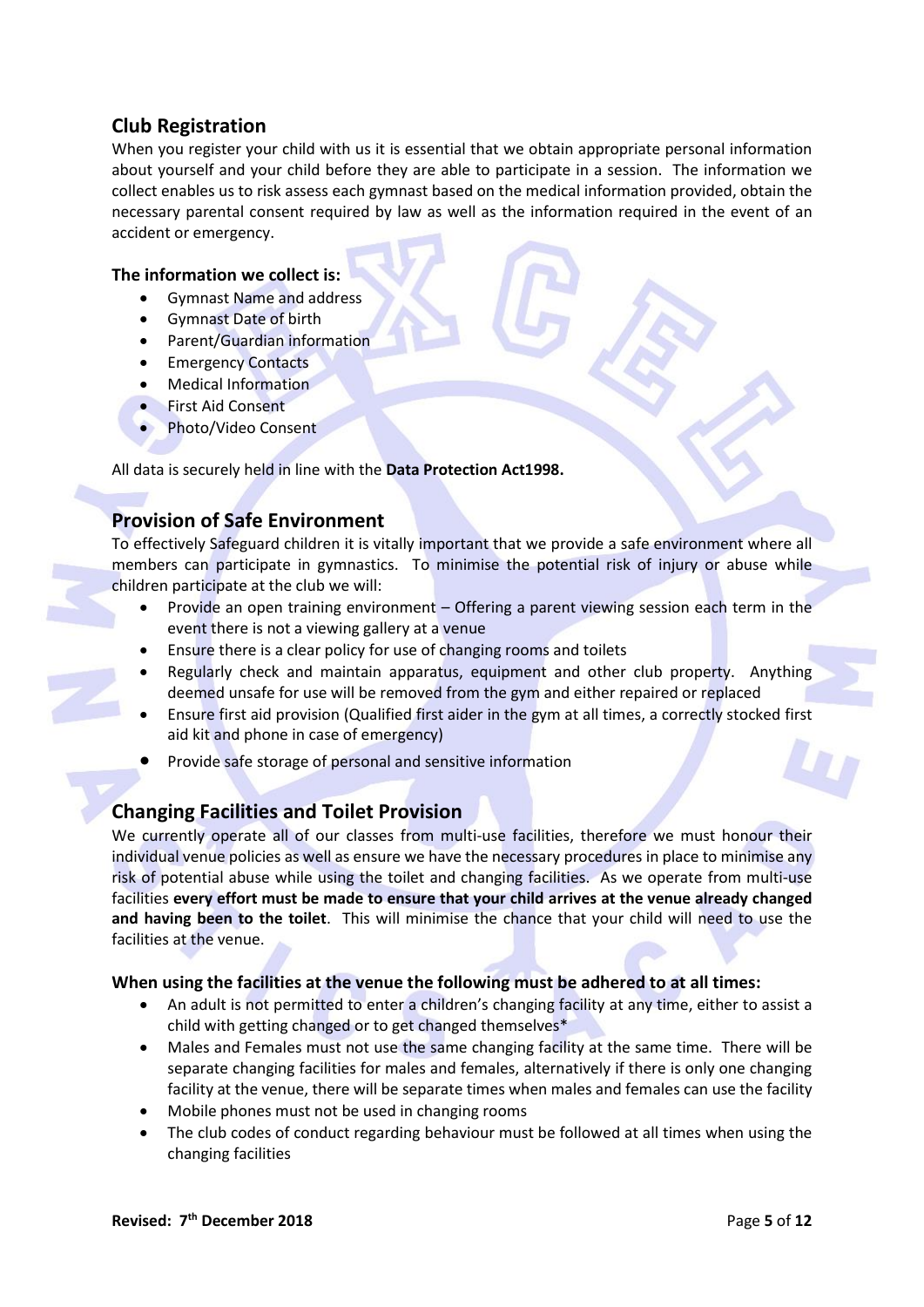• Everyone should be aware that they must report any concerns or incidents to the Lead/Head coach without delay.

\*Should you need to assist your child with getting changed or going to the toilet then you must use the disabled toilet facilities and not the children's changing facilities.

**In the event your child needs the toilet during their session, this is the procedure the coaches will follow if we are not the exclusive user of the venue:**

- A coach will direct your child to the toilet facility, however will remain outside the facility and in full view of other adults at all times
- Wherever possible the child will use the disabled toilet to eliminate the risk of others using the toilet at the same time.
- If the disabled toilet is not available then the children will go to the toilet in groups (2 or more children)

If your child requires assistance going to the toilet or if you are not happy with the provisions in place, then you must notify the Head Office in writing by way of an email to [paul@excelgym.co.uk](mailto:paul@excelgym.co.uk) so that we can provide these instructions to the lead coach. It will then be your responsibility to remain on site and easily assessible for the duration of your child's class in the event that your child requires the toilet.

# **Bullying**

Bullying is behaviour, usually repeated over time, that intentionally hurts another individual or group; physically or emotionally. There is often a power imbalance that makes it hard for the victim(s) to prevent or deal with the perpetrator's actions. The damage inflicted by bullying can frequently be underestimated. It can cause considerable distress to children, to the extent that it affects their health and development or, at the extreme, causes them significant harm (including self-harm).

We operate a zero tolerance policy on bullying at the club and any form of bullying will be taken seriously and dealt with promptly and appropriately.

#### **Bullying can occur between:**

- An adult and a child
- A child and another child
- A parent and their own child

Bullying can take many forms and can be conducted in person or through the actions of another person/other people. These include:

- **Emotional:** for example, being unfriendly, excluding, tormenting (e.g. hiding belongings, threatening gestures), name-calling, sarcasm, spreading rumours, teasing/taunts, graffiti
- **Physical:** for example, pushing, kicking, hitting, punching or any use of violence
- **Sexual:** for example, unwanted physical contact or sexually offensive comment(s)
- **Cyber:** for example, email & internet chat room misuse, mobile phone threats by text messaging & calls, misuse of technology (camera & video footage)

Bullying can also take the form of singling out individuals because they belong to a particular group or are different in some way from others (prejudice-based bullying) and may include:

- **Racist and religious based bullying**
- **Homophobic/ bi-phobic/ trans-phobic:** because of their sexual orientation, or perceived, or actual gender identity
- **Disablist:** may focus on, or exploits, a particular aspect of the individual's disability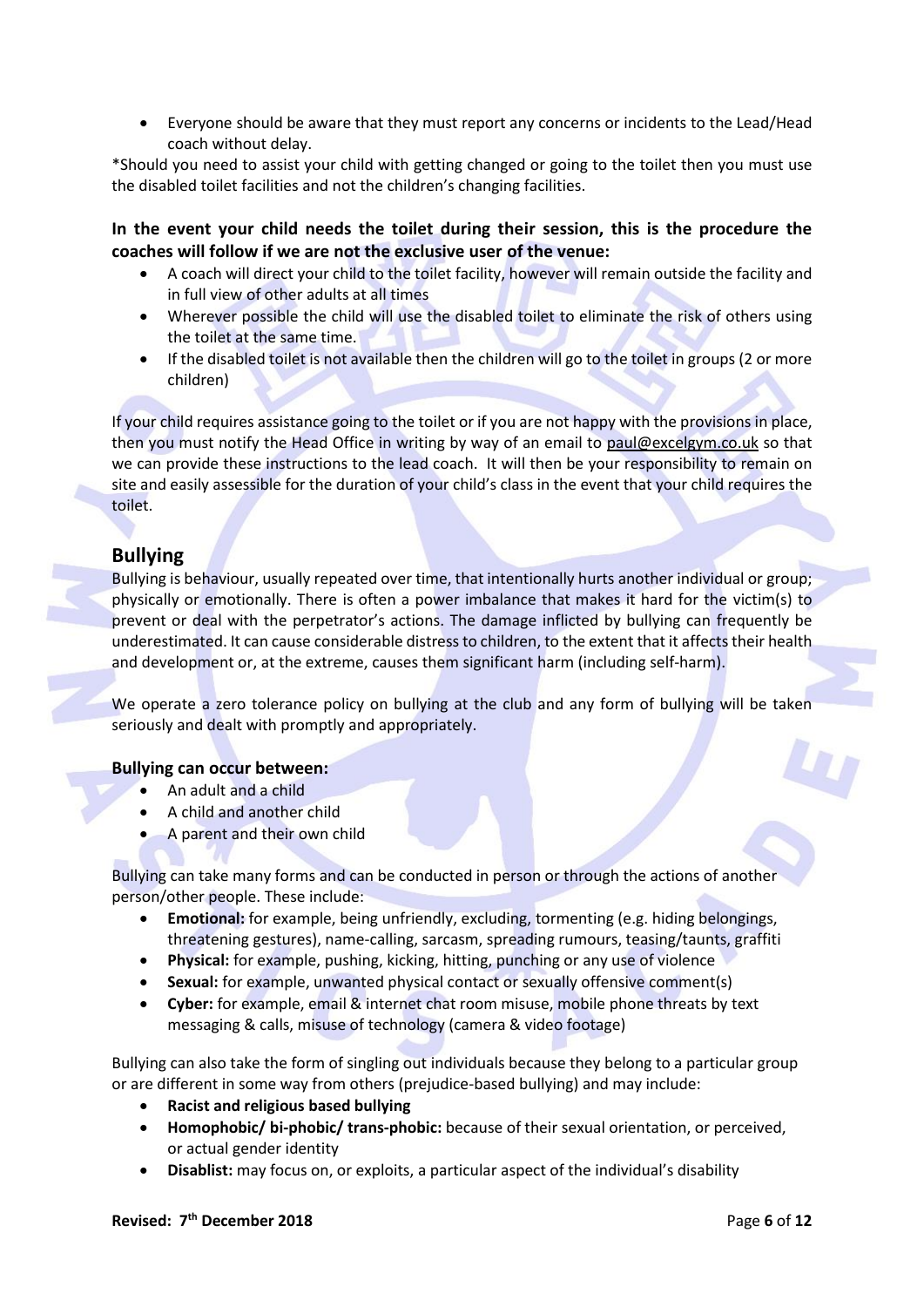We acknowledge that the competitive nature of sport can result in tensions that may lead to bullying, however bullying will not be condoned in any circumstance.

#### **Examples of bullying in gymnastics:**

- A gymnast who intimidates fellow gymnasts inappropriately
- A coach who adopts a win-at-all costs philosophy
- A parent who pushes their child too hard
- An official who places unfair pressure on a person

#### **Procedures to Discourage Bullying**

- Provide an open environment with adequate supervision at all times
- Ensure all coaches are approachable so children do not fear talking to them
- Encourage children to speak out and share any concerns with the Lead/Head Coach, the Welfare Officer or other responsible adults at the club
- Take all signs or allegations of possible bullying seriously

#### **Responding to Victims of Bullying**

- We will seek to gain the trust of the child by providing them with reassurance that they have done the right thing by bringing the concern to our attention
- Explain that we will do everything we can to ensure that the issue is resolved an in order to do that the Head Coach and Welfare Officer may need to be informed
- The details of the conversation will be correctly documented by the responsible adult who the child has confided in, including the date, time and names of those involved
- The Head Coach will be provided with full details of the conversation in order to make an informed decision on the appropriate next steps
- In minor cases, the Head Coach will aim to resolve the issue by talking with all the individuals involved and highlighting the gymnast codes of conduct and the acceptable ways to behave at the club. In more serious cases the information will be provided to the Welfare Officer and necessary authorities
- All actions taken will be documented
- If necessary the club will provide support to the victim and his/her family

### **Addressing the Bully(ies)**

- We will find a suitable time and place to talk to the individual(s) who have been accused of bullying. The situation will be explained to them and we will ask them for an explanation about the incident(s). We will try to make them understand the consequences of their actions
- We will then seek an apology from the bully (or bullies) to the victim
- Inform the bully's parents about the incident and actions taken
- If any items have been taken from the victim then we will insist that these are returned
- If necessary we will impose reasonable sanctions or disciplinary action
- We will report and record all actions taken
- Encourage the bully (or bullies) to change his/her behaviour

#### **Supporting the Bullied**

- We will work with the child and their parents to ensure that the issue is resolved quickly and effectively in order to minimise any lasting impact on the individual
- We will provide any further support needed to ensure that the individual feels safe and happy when attending our sessions. This may involve designating a responsible adult that they can always go straight to if they have any concerns, or providing a 'gym buddy' who they trust to work with in their group and to accompany them to the toilet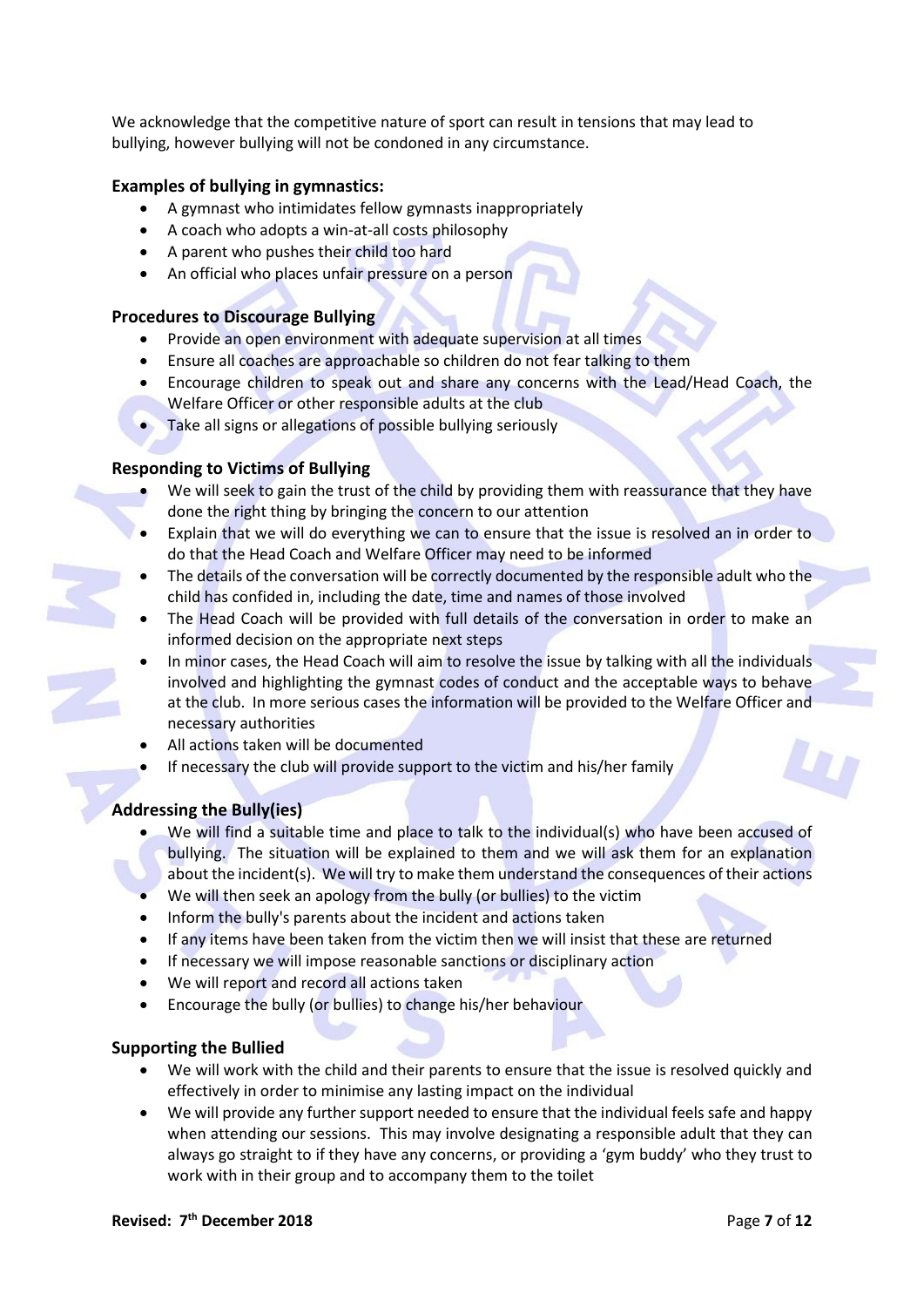- If the issue is not exclusive to the club then we can work with the parents as well as the child's school or other external clubs to help support the individual
- We may consider holding a reconciliation meeting if we feel it would be beneficial to help address the issues between the bully and the bullied child
- In extreme circumstances we may advise the parent to contact Kidscape (contact details in the information section), a charity that offers support to bullied children as well as day courses to help them deal with bullying and its after effects including how to avoid being bullied in future

## **Communication and Social Media**

In the modern world where everyone, of all ages, has access to a mobile phone and the internet it is vitally important to address the correct and safe methods of communication at the club. The development of technology has many benefits, however it does provide a large platform for bullying and abuse.

## **Please acknowledge the acceptable communication channels below and ensure that your children are fully aware of them as well:**

- Mobile phones must not be used in the gym by members or coaches for personal use. The only exception is for lead coaches, however the use of the phone must be restricted to accessing the club app for gymnast data and taking the attendance registers, acting as the club contact number or being used in the event of an emergency.
- Adult members must not communicate with gymnasts under the age of 18 years by:
	- o Text message
	- o Through internet chat rooms/networking sites
	- o E-mail
- All communication by the above methods must be through the parent
- Subject to parental consent, coaches can communicate with young people over the age of 16 years either by group e-mails/texts or by copying correspondence to either the child's parent, Head Coach or Welfare Officer, however this communication must be limited to work matters
- In the event of a gymnast showing a coach a text message, image or email that is considered to be inappropriate for a child to have, the coach must inform the Welfare Officer
- When contacting the club, either the Head Office or a coach directly, please ensure that you as the parent or guardian makes the call or sends the email and not your child. We fully appreciate that you are empowering your child to be responsible, however from a safeguarding perspective at the club we must only communicate with parents or individuals over the age of 18 years.

#### **Social Media**

- Coaches or adult members must not add gymnasts on any of their social media platforms nor must they accept a friend request from a gymnast who is under the age of 18 years
- Please ensure you emphasise to your children that they must not try to add a coach on their social media platforms
- Children under the age of 18 years are more than welcome to follow the official club pages, however they must not communicate with an individual coach through these platforms
- If you become aware that a coach or adult member has added your child on social media or has started communicating with your child via social media then you must notify the Head Coach or Welfare Officer immediately. Welfare Email: [welfare@excelgym.co.uk](mailto:welfare@excelgym.co.uk)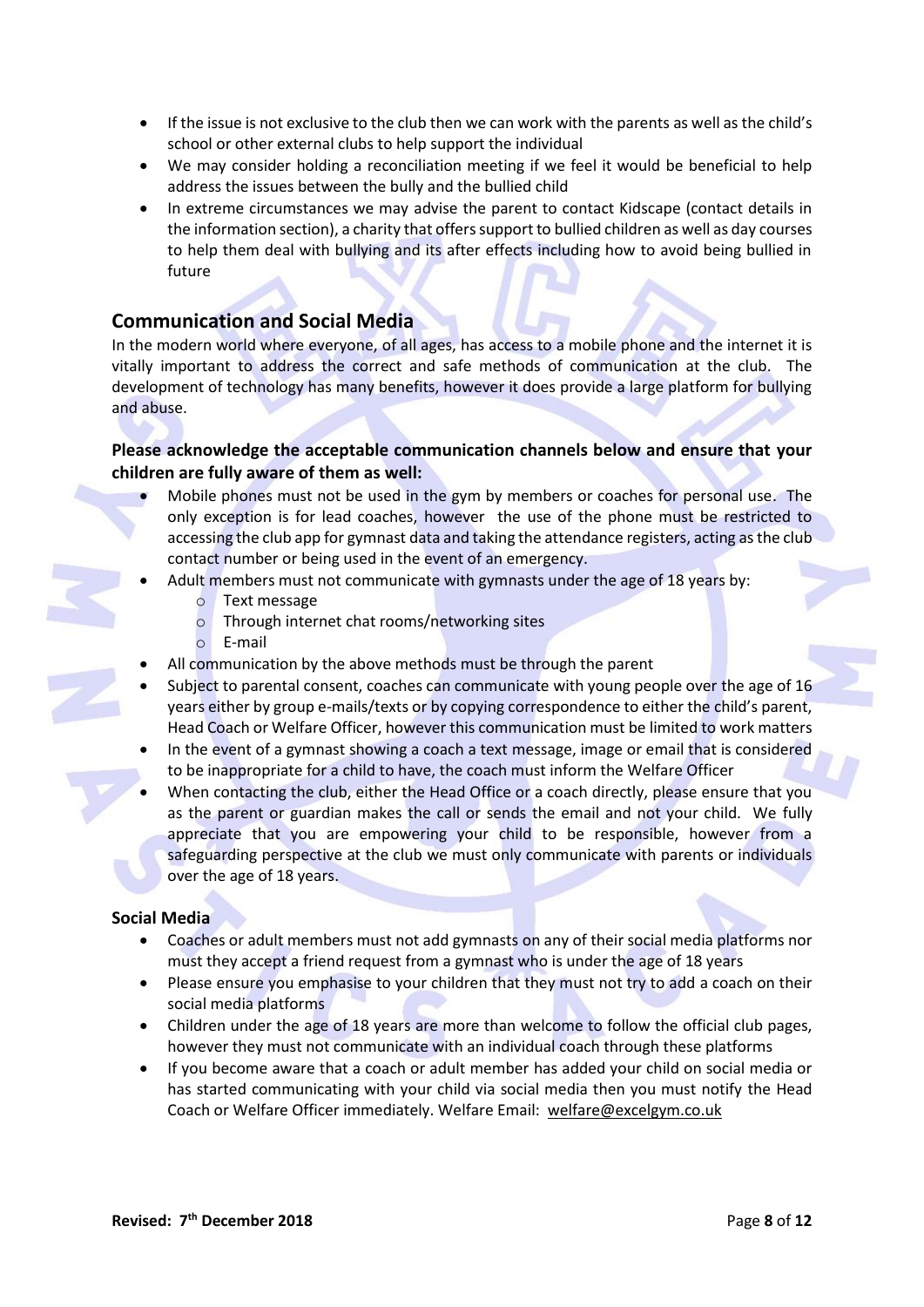# **Spotting and Manual Support**

Supporting and shaping the gymnast is an essential part of coaching gymnastics in that it helps the gymnast to understand shapes, movement patterns and complex skills, but also reduces the risk of injury due to a fall or error in performance.

#### **When Spotting or providing Manual Support:**

- The coach must ensure that support is only used when necessary and "over-handling" is avoided
- The support must follow the official training received, either on a British Gymnastics Course or by way of the Excel Training Scheme. It is the responsibility of the coach to keep up to date with the best practice guidelines for supporting gymnastic elements and only teach within their level of qualification.
- The support must not inhibit the gymnasts performance
- Physical contact must not be invasive of sensitive areas of the body.

Due to the nature of the sport, non-intentional physical contact can arise accidentally out of error on the performer or coach's part. Such incidents should not occur frequently and can arise in situations where a coach has to quickly catch a gymnast if a skill goes wrong in order to prevent them falling and causing injury. Such situations should not be ignored and need to be acknowledged through an apology to the gymnast, and reported to the Club Welfare Officer or Head Coach as well as the parents. A written report should be made of any significant incident. Gymnasts or parents who have any concerns should raise them with the Head Coach and or Club Welfare Officer.

**In any circumstance where abuse is suspected you must follow the complaints and grievance procedure.**

# **Flexibility/Stretching Exercises**

Flexibility is an essential part of gymnastics to increase the range of movement required to perform gymnastics elements and to prevent injury. In order to increase flexibility, gymnasts are required to stretch on a regular basis. Stretching will cause discomfort as a certain level of force needs to be applied for a prolonged period of time in order to increase flexibility. Some stretches will require the coach to assist the gymnasts and in these circumstances the coach must:

- Use slow, progressive and prolonged stretching exercises, within the "discomfort zone", rather than what might be considered to be excessive force
- Avoid exercises that place the coaches and gymnasts body in "close proximity" and might be seen as unnecessary by the less-informed parent or observer
- Be sensitive to how the exercise might be perceived by the parents and children
- Consider holding a parents forum to explain the flexibility training techniques, so that the parent is more aware and therefore less likely to misinterpret the techniques being used
- Use partner exercises with more experienced gymnasts where possible.

## **Photography and Use of Imagery**

Occasionally we do take individual and group publicity photos and videos at the Excel venues or during events. These images are solely for use in Excel's publicity and advertising such as on flyer's, the clubs website and the clubs social media. Your consent is requested at the time of registration, however if your preference changes during your time at the club then you must notify us in writing. This can be done in the form of an email to: paul@excelgym.co.uk.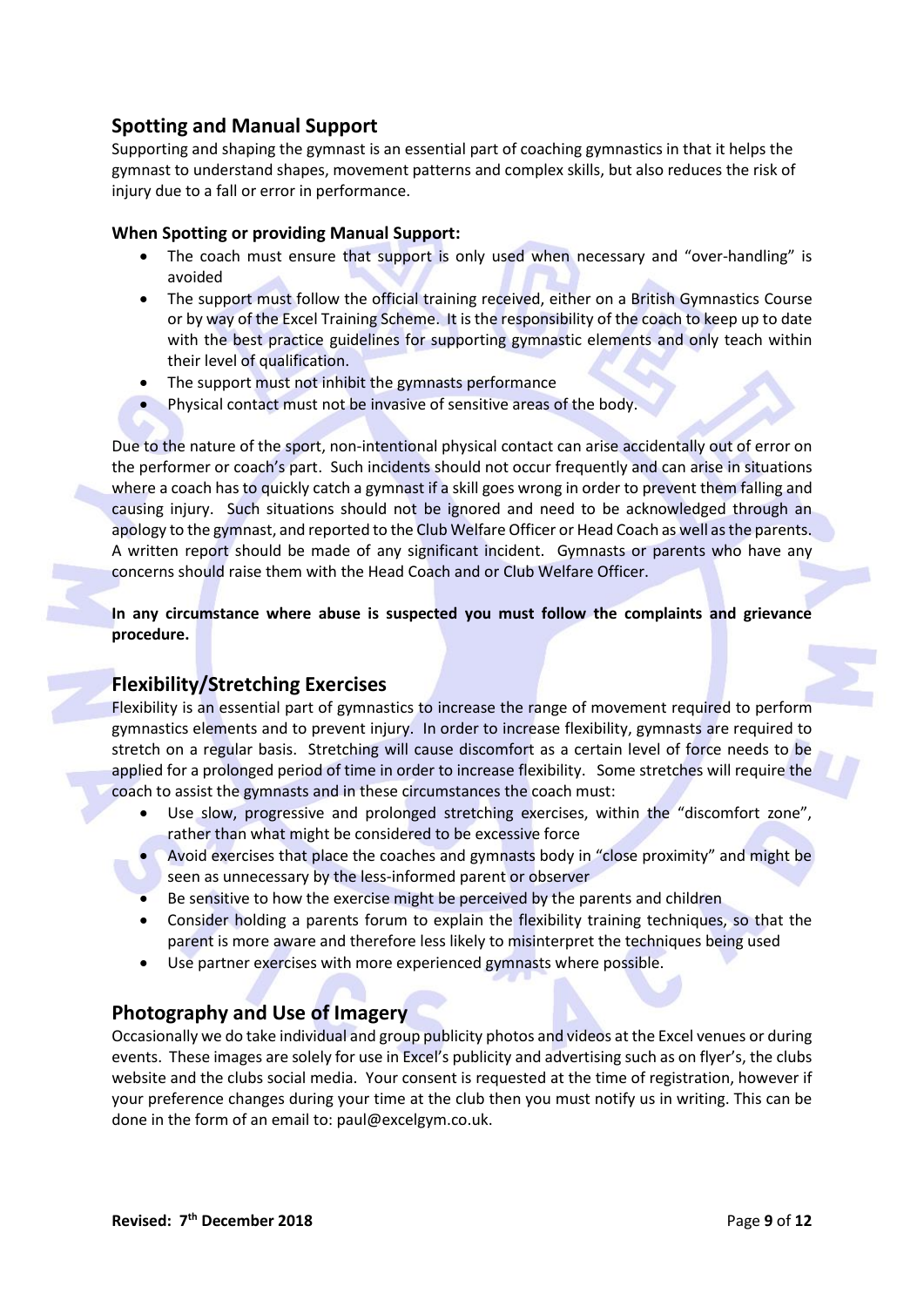#### **When taking and using photographs or videos we will adhere to the following guidelines:**

- A minimum of two club officials (with valid DBS) must be present at all times when filming or taking photos
- A photograph, video clip or other image of a gymnast will not be published whether in print or electronically (e.g. on a website) without consent from the parent or guardian
- No personal information, other than their first name and their club venue, will accompany published images (particular provisions apply in connection to photography at public events such as competitions and displays)
- While some editing of images is acceptable, images taken of gymnasts will not be modified, merged or manipulated in a way which might cause embarrassment or distress to the individual or cause the final image to be inappropriate
- Ensure the dress of the gymnast and their position in the image/video is not deemed inappropriate
- Ensure secure storage of video and photographic materials to avoid misuse

If you have any concerns relating to images or videos that have been taken or published by the club then you must raise these concerns with the Head Coach and/or Welfare Officer immediately.

## **Transporting Gymnasts**

From time to time gymnasts may be required to travel in order to take part in events such as competitions and displays. In order to safeguard the gymnasts and coaches, coaches are not permitted to take children in their car alone, except in unforeseen circumstances.\*

#### **Please be aware of the following:**

- A coach has a responsibility to coach your child and not to provide transport for them
- It is the responsibility of the parent to make the necessary transport arrangements for training, competitions and displays
- If you need help with transport speak to other parents and try to share lifts

It is unacceptable for coaches to transport one child alone, and in the case of transporting a group of gymnasts best practice would require two responsible adults in the car. However, in exceptional circumstances where this is not possible, and subject to prior consent from all relevant parents, a coach could transport a group of gymnasts without another adult present.

#### **This is subject to the following conditions:**

- The driver must ensure there are central pick-up and drop-off points to ensure they are not alone with a child
- The driver should also provide parents with full details of any planned breaks in the journey and departure and arrival times
- Gymnasts must be seated in the back of the car with booster seats if required
- The Club Welfare Officer should be made aware of the arrangements

\* Unforeseen would only apply in the event of an accident or where something unexpected has happened and there is no other alternative but to take a child alone in the car and to fail to act would put the child at risk of harm. Where these situations are unavoidable, and whenever possible, the full consent of either the Welfare Officer, Head coach or Official in the club and/or the child's parents should be obtained.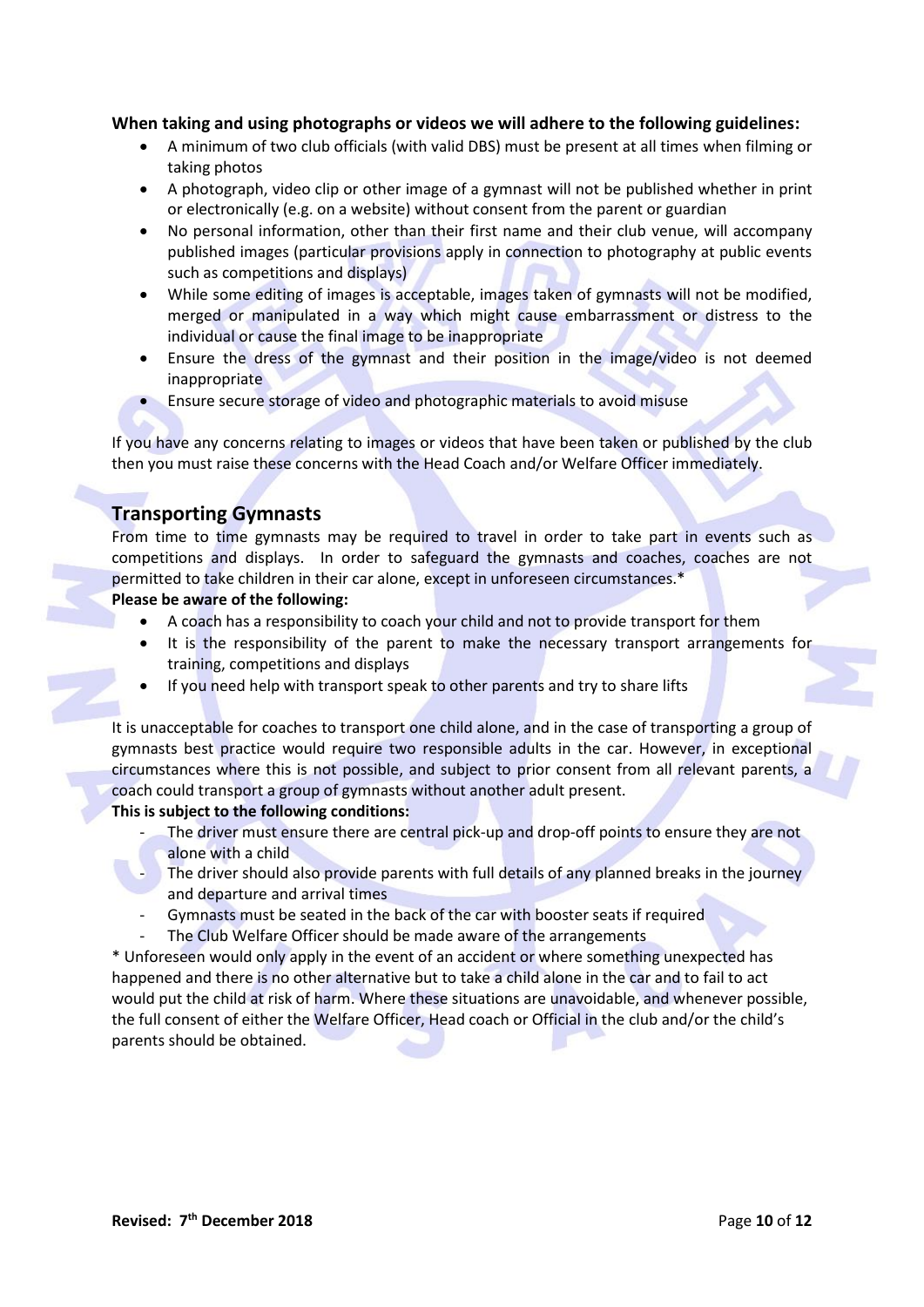# **Late Collection of Children**

In the event that you are delayed for any reason and will not be at the club to collect your child at the end of their session you must:

- Contact the Lead Coach or Head Office at the earliest possible opportunity
- Provide clear instruction on what you wish the club to do, e.g. to keep your child in the gym until you arrive or to provide consent for another parent to transport your child home

#### **The Lead Coach must:**

- Have access to a list of parent contact details and emergency numbers
- Never leave a child or young person alone unless she/he is over 16 and then only with parent's permission
- Carry out appropriate assessments of situations as they arise, acknowledging that some young people aged 16 and over can go home alone if their parent is delayed and has provided consent.

#### **A Coach must never:**

- Take a child home or to another location
- Ask a child to wait in a vehicle or the club with them alone
- Send a child home with another person without permission

#### **If a parent is considered to be unduly late, the Lead Coach will:**

- **1.** Attempt to contact the child's parent using the contact details stored on the system
- **2.** Attempt to contact the child's emergency contact (If different from the parent)
- **3.** If there is no reply from the emergency contact the child will be asked if there is another family member who may be contacted
- **4.** Wait with the child/children at the club with at least one other official/coach/teacher/ volunteer or parent
- **5.** Respond to any instructions received from the parent
- **6.** If no-one can be reached after a reasonable amount of time, contact the local police or Children's Social Care Services to enquire about the best course of action

# **Persistent Failure to Collect a Child on Time**

If you persistently fail to collect your child on time and do not make any effort to contact the club or provide a reasonable explanation for the delays, the Club Welfare Officer may be informed and a meeting with yourself, the Welfare Officer and another Club Official will be arranged to discuss the matter. Following a meeting, if there is no change then the Club Welfare Officer will contact the children's team at the local Children's Social Care Services to seek further advice.